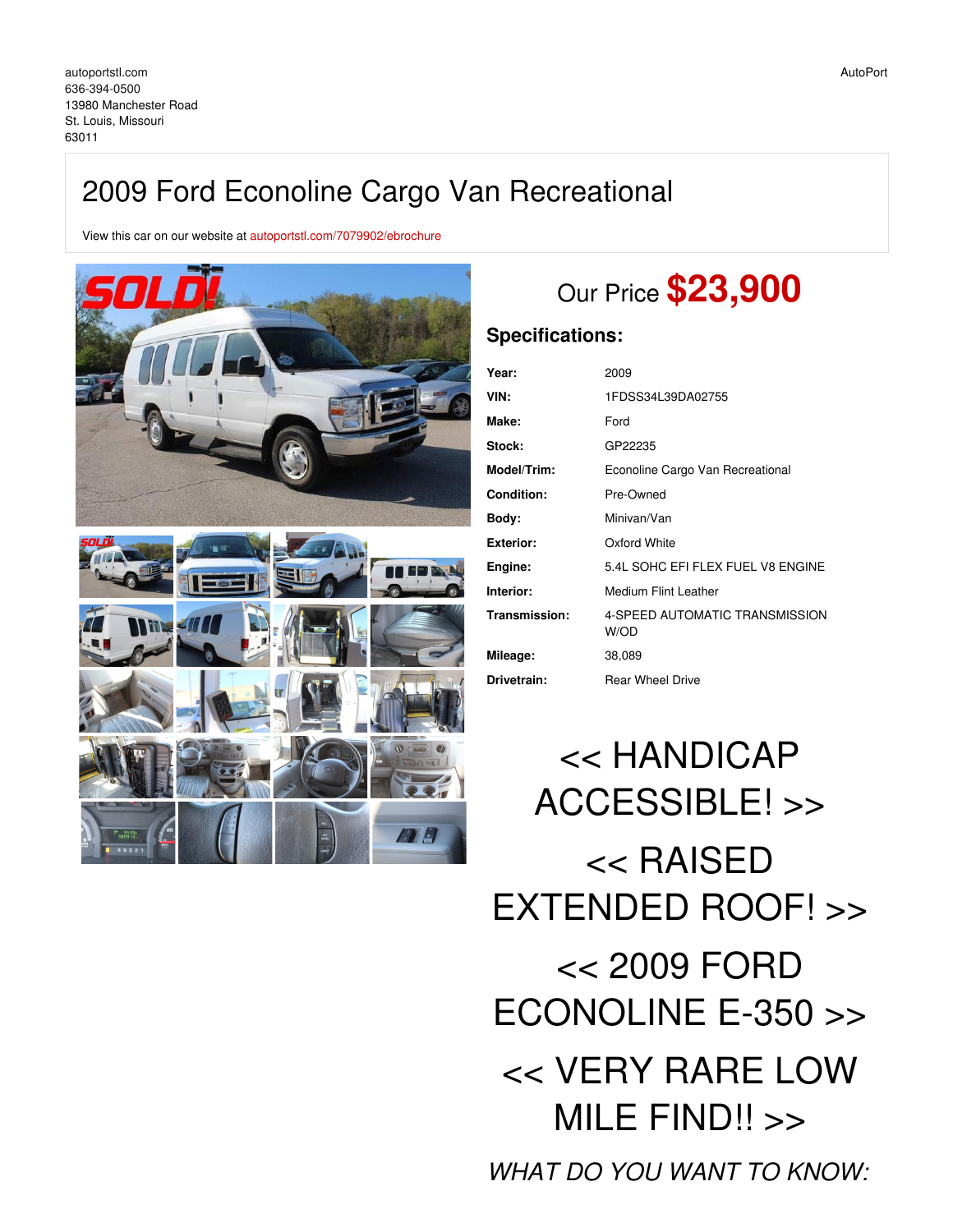<> WE WANT TO EARN YOUR BUSINESS!

<> SALE PRICED FOR A FAST SALE!

<> ONE OWNER NEW CAR TRADE IN

<> REAR WHEELCHAIR LIFT

<> EXCEPTIONALLY LOW MILES!

<> CLEAN CARFAX HISTORY

<> HAS NEVER BEEN IN ACCIDENT

<> SERVICE RECORDS

<> MUCH, MUCH MORE

*WHAT DO YOU WANT TO GO:*

<> MISSOURI STATE SAFETY **INSPECTED** 

<> FEDERAL EMISSION TEST COMPLETED

<> READY FOR IMMEDIATE DELIVERY

<> CREDIT UNION FINANCING AVAILABLE

<> LOW COMPETITIVE RATES FOR ALL CREDIT SITUATIONS

<> COMPREHENSIVE EXTENDED WARRANTY AVAILABLE

<> WE CAN ASSIST WITH NATIONWIDE SHIPPING

<> *DON'T DELAY >> CALL, TEXT, EMAIL, OR FACEBOOK TODAY!!*

<> TEXT OR CALL GORDON FOR A QUICK RESPONSE 314-229-8205

<> TEXT OR CALL TODAY TO SET AN APPOINTMENT FOR A PERSONAL VIEWING & TEST RIDE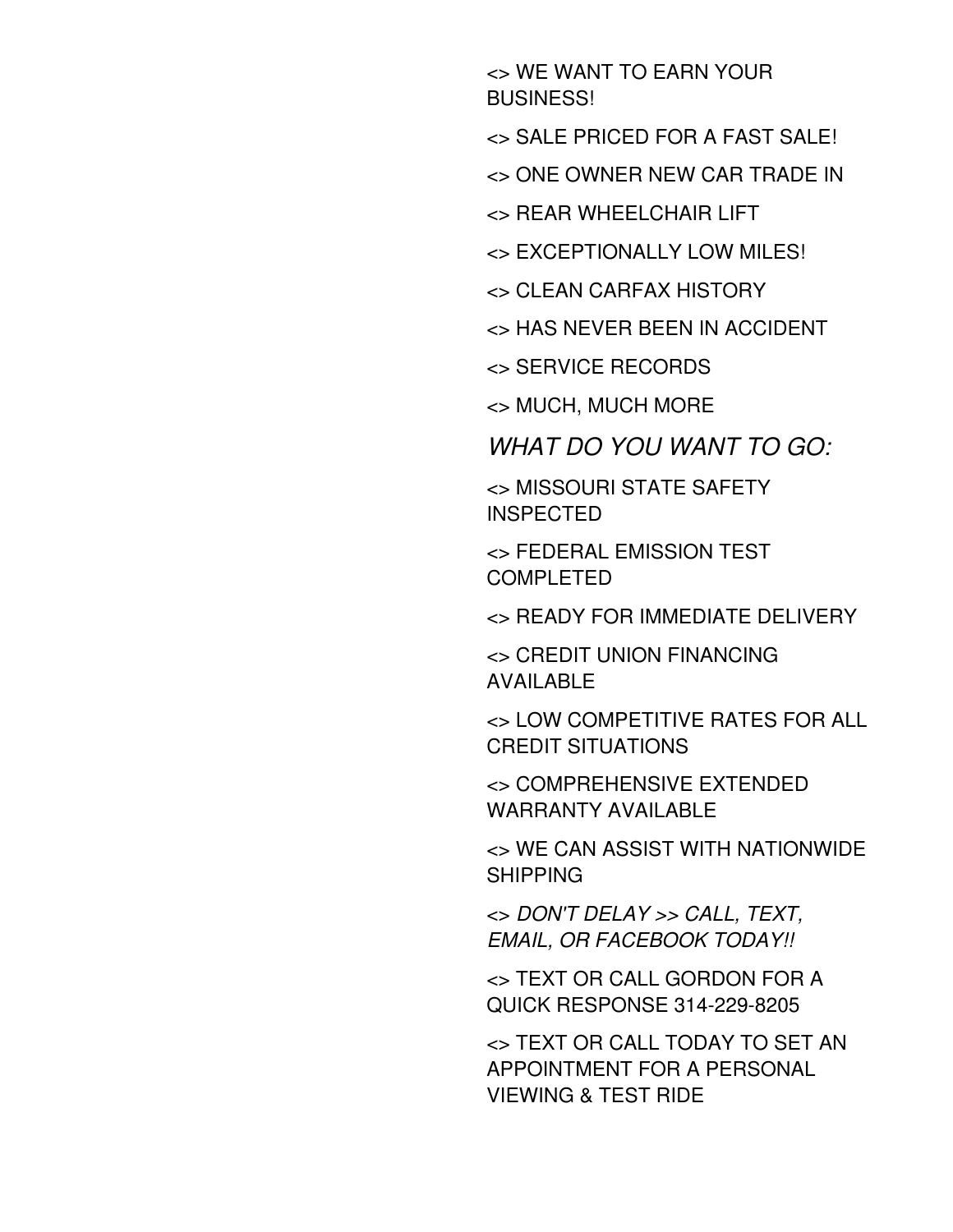#### 2009 Ford Econoline Cargo Van Recreational

AutoPort - 636-394-0500 - View this car on our website a[tautoportstl.com/7079902/ebrochure](https://autoportstl.com/vehicle/7079902/2009-ford-econoline-cargo-van-recreational-st-louis-missouri-63011/7079902/ebrochure)



2009 Ford Econoline Cargo Van Recreational

AutoPort - 636-394-0500 - View this car on our website a[tautoportstl.com/7079902/ebrochure](https://autoportstl.com/vehicle/7079902/2009-ford-econoline-cargo-van-recreational-st-louis-missouri-63011/7079902/ebrochure)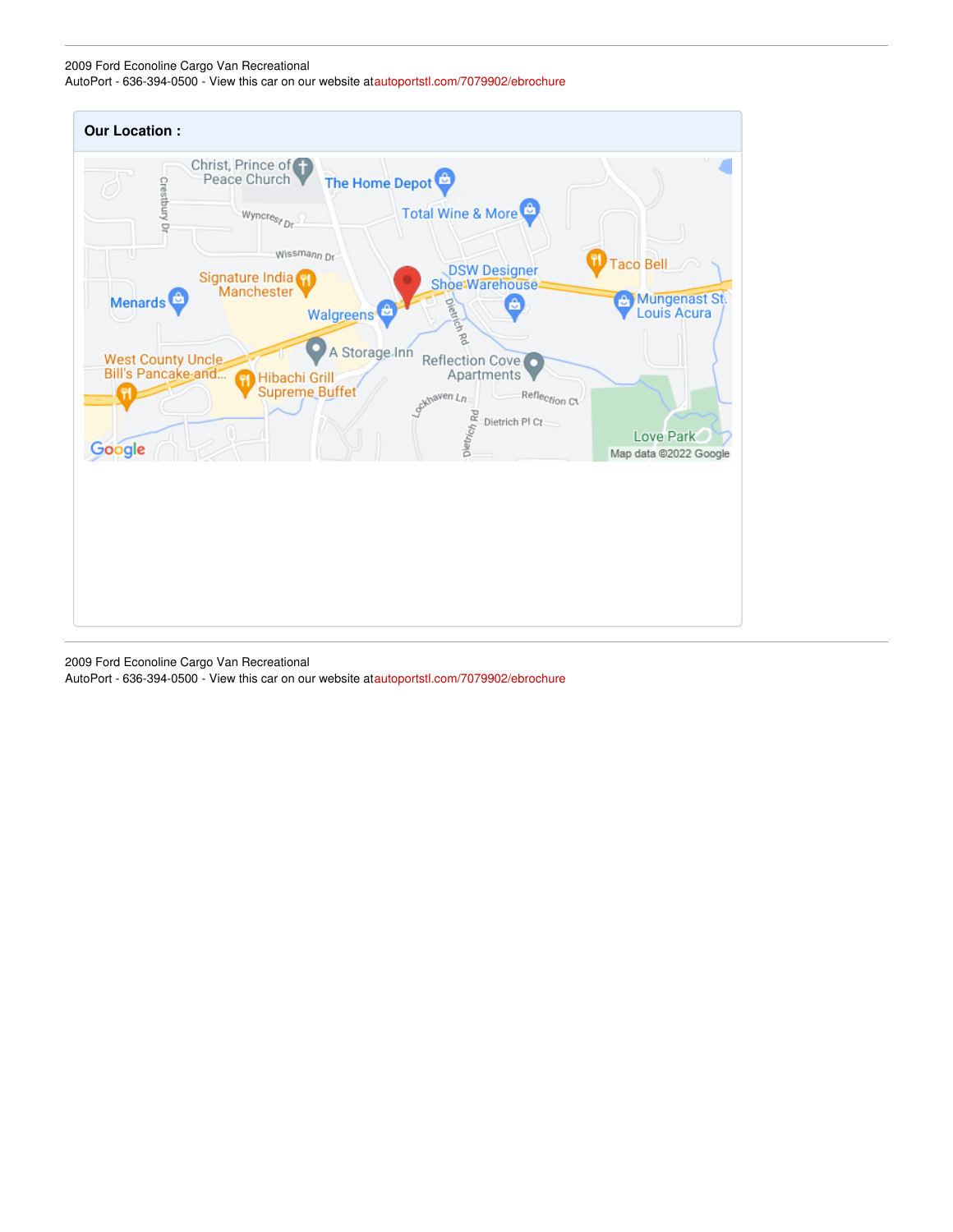## **Installed Options**

#### **Interior**

- Dunnage box -inc: untrimmed illuminated visor mirror kit Front air conditioning
- Glove box w/auxiliary pwr point- Lights-inc: front dome, rear cargo
- Polypropylene side & rear door trim panels Pwr door locks/windows
- Remote keyless entry w/panic alarm, illuminated entry Speed control
- Tilt steering column- Untrimmed sunvisors
- Dual manual pedestals -inc: throw-away driver seat
- Driver & front passenger A-pillar interior grab handle Day/night rearview mirror
- Dash sound absorber- Courtesy light switches on all doors- Courtesy light
- Color-keyed slim line engine console cover w/dual stowage, (3) cup holders
- Color-keyed plastic door trim panels w/map compartment
- Color-keyed instrument panel -inc: tachometer- Color-keyed cowl trim panels
- Black plastic stepwell pads- 12-volt pwr point in instrument panel

#### **Exterior**

- Solar tinted glass- LT245/75R16E all-season BSW tires- Hinged 60/40 side cargo doors
- Full-size spare tire- Front/rear chrome bumpers- Front interval wipers
- Fixed side/rear cargo door windows- Dual sealed-beam headlights w/fixed lens
- Dual aerotype pwr mirrors w/LH flat glass & RH convex glass Chrome grille
- 16" x 7" steel wheels w/full sport wheel covers

#### **Safety**

- Dunnage box -inc: untrimmed illuminated visor mirror kit Front air conditioning
- Glove box w/auxiliary pwr point- Lights-inc: front dome, rear cargo
- Polypropylene side & rear door trim panels Pwr door locks/windows
- Remote keyless entry w/panic alarm, illuminated entry Speed control
- Tilt steering column- Untrimmed sunvisors
- Dual manual pedestals -inc: throw-away driver seat
- Driver & front passenger A-pillar interior grab handle Day/night rearview mirror
- Dash sound absorber- Courtesy light switches on all doors- Courtesy light
- Color-keyed slim line engine console cover w/dual stowage, (3) cup holders
- Color-keyed plastic door trim panels w/map compartment
- Color-keyed instrument panel -inc: tachometer- Color-keyed cowl trim panels
- Black plastic stepwell pads- 12-volt pwr point in instrument panel

#### **Mechanical**

- 120-amp alternator- 138" wheelbase- 3.73 axle ratio
- 4-speed automatic transmission w/OD -inc: aux cooler (REQ: 99L Engine)
- 5.4L SOHC EFI flex fuel V8 engine 9400# GVWR- Electronic throttle control
- Handling pkg -inc: front stabilizer bar, HD front/rear shock absorbers
- Incomplete vehicle certification- Maintenance-free battery
- Modified vehicle wiring kit -inc: modified vehicle connections for customized wiring harness provisions, underhood powertrain circuit tap-ins w/pwr take off functions & vehicle speed output
- Pwr 4-wheel anti-lock disc brakes- Pwr steering- Rear wheel drive
- Semi-float rear suspension- Twin I-beam front suspension

## **Option Packages**

#### **Factory Installed Packages**

-

5.4L SOHC EFI FLEX FUEL V8 ENGINE

#### - 4-SPEED AUTOMATIC TRANSMISSION W/OD

-inc: aux coole